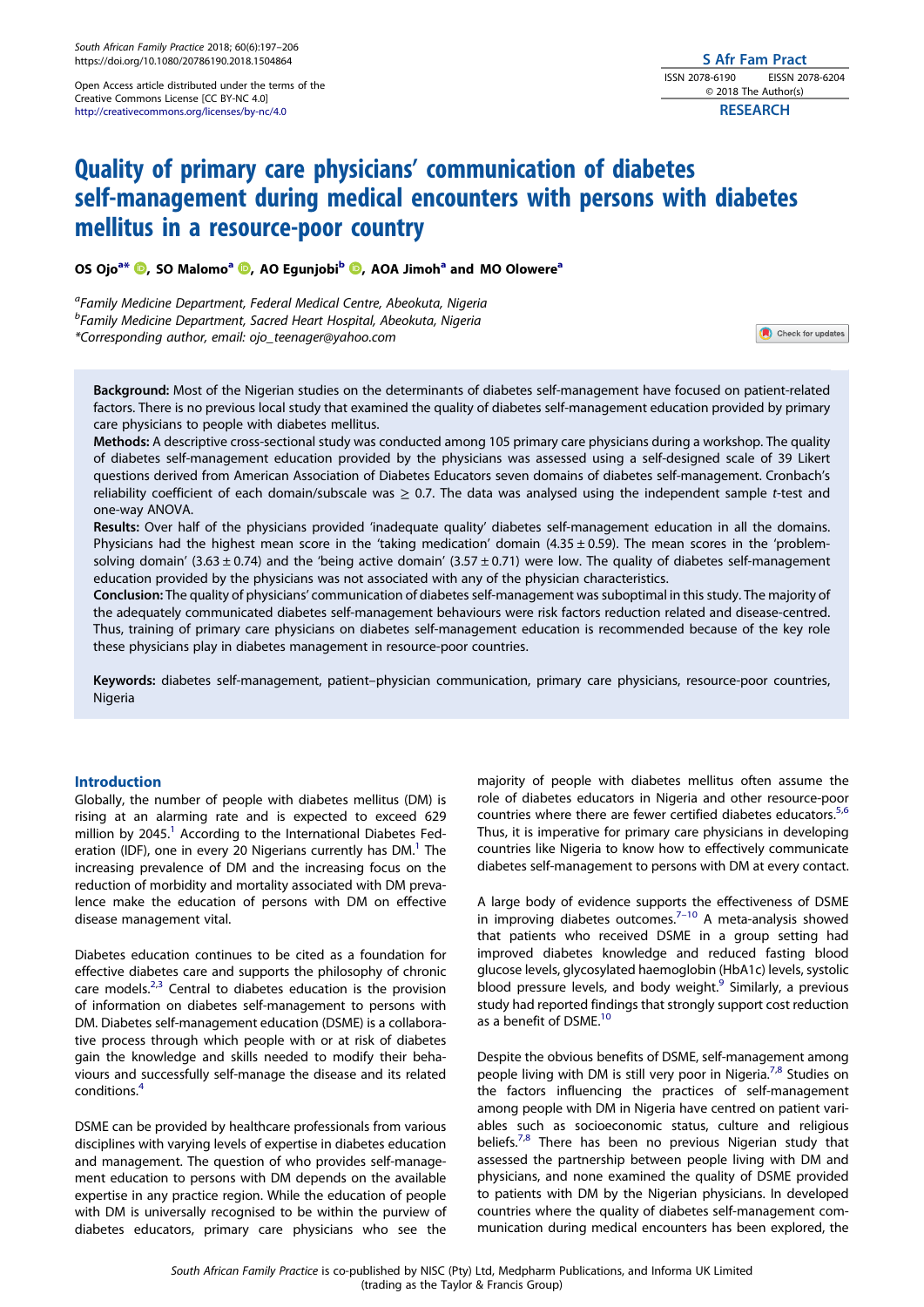<span id="page-1-0"></span>focus has been on patients' ratings of the effectiveness of providers' communication of diabetes self-management.<sup>11,12</sup> An assessment of the quality of diabetes self-management information communicated to patients with DM from providers may be more objective.

The majority of patients in Nigeria, including persons living with DM, trust the attending physicians to make decisions, set objectives and provide directives on what to do while they make an effort to adhere to the directives.<sup>[13](#page-6-0),[14](#page-6-0)</sup> Many healthcare settings in Africa do not have structured diabetes self-management pro-grammes,<sup>[6,7](#page-6-0)</sup> and the only opportunity to provide DSME comes up when people with DM are in their primary care physicians' office. Thus, the idea of blaming the cause of poor self-management practice among people with DM on patient-related variables, as seen in several Nigerian studies, $6-8$  may be unfair because people can only make an informed and healthy decision regarding their DM management when they are empowered through education. In view of this, the researchers were motivated to assess the quality of DSME provided by primary care physicians during medical encounters with persons with DM in a resource-poor country where physicians double as the diabetes educators. This may assist in designing a resource guide to a diabetes self-management education protocol for primary care physicians and development of patient self-management tools.

# Materials and methods

#### Study site

This study was conducted at Ace Medicare Clinics Limited, Ota, Ogun State during the two-day update course on sexual health issues in primary care that was organised by the Faculty of Family Medicine of the National Postgraduate Medical College of Nigeria (NPGMCN) between March 8 and 9, 2018. Ota is a town located in South West Nigeria. The hospital is currently accredited by the Faculty of Family Medicine of the National Postgraduate Medical College of Nigeria to train Family Medicine Senior Residents. It is also an accredited continuing professional development (CPD) provider. It organises bi-annual lectures on topical issues for doctors.

#### Study population

This comprised primary care physicians at different levels of professional qualification in the speciality of family medicine. This included diplomates in family medicine, family medicine residents, and consultants/fellows in family medicine. A total of 302 physicians attended the workshop.

#### Study design

This was a descriptive cross-sectional study. The study was primarily carried out with a quantitative approach using a selfadministered questionnaire.

## **Instrument**

Data were collected from the respondents with the aid of a selfadministered structured questionnaire designed by the authors. The information obtained included the respondents' demographic characteristics and the quality of DSME they gave to people with DM. The demographic characteristics included age, gender, professional qualification, length of practice, DSME programme in respondents' practice setting, awareness of diabetes self-management and formal training in DSME.

The quality of respondents' communication of diabetes selfmanagement was assessed with the use of a self-designed scale that was developed from the American Association of Diabetes Educators 7 domains (AADE7) of self-care behaviours essential for effective diabetes-self-management.<sup>[4](#page-6-0)</sup> AADE7 has been defined to guide the process of DSME and help persons with DM achieve behaviour change.<sup>15</sup> The seven self-care behaviours essential for successful and effective diabetes self-management are healthy eating, being active, taking medications, monitoring, problem-solving, reducing risks and healthy coping.

The content under the seven domains of self-care behaviour in AADE7 was used to develop a 51-item Likert-type questionnaire. These Likert items were categorised into Likert subscales grouped under the seven domains. Responses to each question were never, rarely, sometimes, often, always. The responses were scored never (1), rarely (2), sometimes (3), often (4), always (5). The content validity of the scale was assessed by two diabetes experts (a family physician with a special interest in DM and an endocrinologist). The scale was reduced to 44 items after their review. Prior to the use of the questionnaire, the reliability of the scale was assessed through a pilot test among 25 primary care physicians (resident doctors and consultants) working in a tertiary hospital. The items under each subscale were subjected to a reliability analysis using Cronbach's alpha. An alpha equal to or greater than 0.70 was defined as adequate internal consistency. Based on the result, the items under each subscale underwent review and modifications to ensure that they measured a single unidimensional latent construct. The final form was a 39 Likert-type questions under seven subscales: healthy eating (5 Likert items); being active (7 Likert items), taking medications (6 Likert items), monitoring (5 Likert items), problem solving (6 Likert items), reducing risks (6 Likert items) and healthy coping (4 Likert items).

#### Data collection

Prior to commencement of the study, ethical clearance was obtained from the Ethical Committee of the Ace Medicare Clinics Ota and the NPGMCN (Faculty of Family Medicine). A total number of 120 respondents comprising fellows, residents and diplomates in family medicine were selected by simple random sampling out of the 302 that attended the workshop. The questionnaire was administered to them and they completed it without any consultation among themselves in 10 minutes.

#### Data analysis

Data were analysed using the Statistical Package for the Social Sciences™ (IBM Corp, Armonk, NY, USA) version 22.0. The frequency distribution of the data was analysed to determine normality. Cronbach's reliability of the scale used was further assessed. Data were presented using appropriate tables. Descriptive analyses such as frequency and mean were obtained to summarise the data. The respondents' item mean score, summated domain mean score and summated total mean score were calculated. The independent samples t-test was used to compare means of dichotomous categorical independent variables. As an extension of a t-test for independent samples, one-way ANOVA was used when there were two or more independent groups. The level of significance was set at  $p \le 0.05$ .

#### **Results**

Of the 120 twenty questionnaires distributed, 15 questionnaires had missing data giving a completion rate of 87.5%. The mean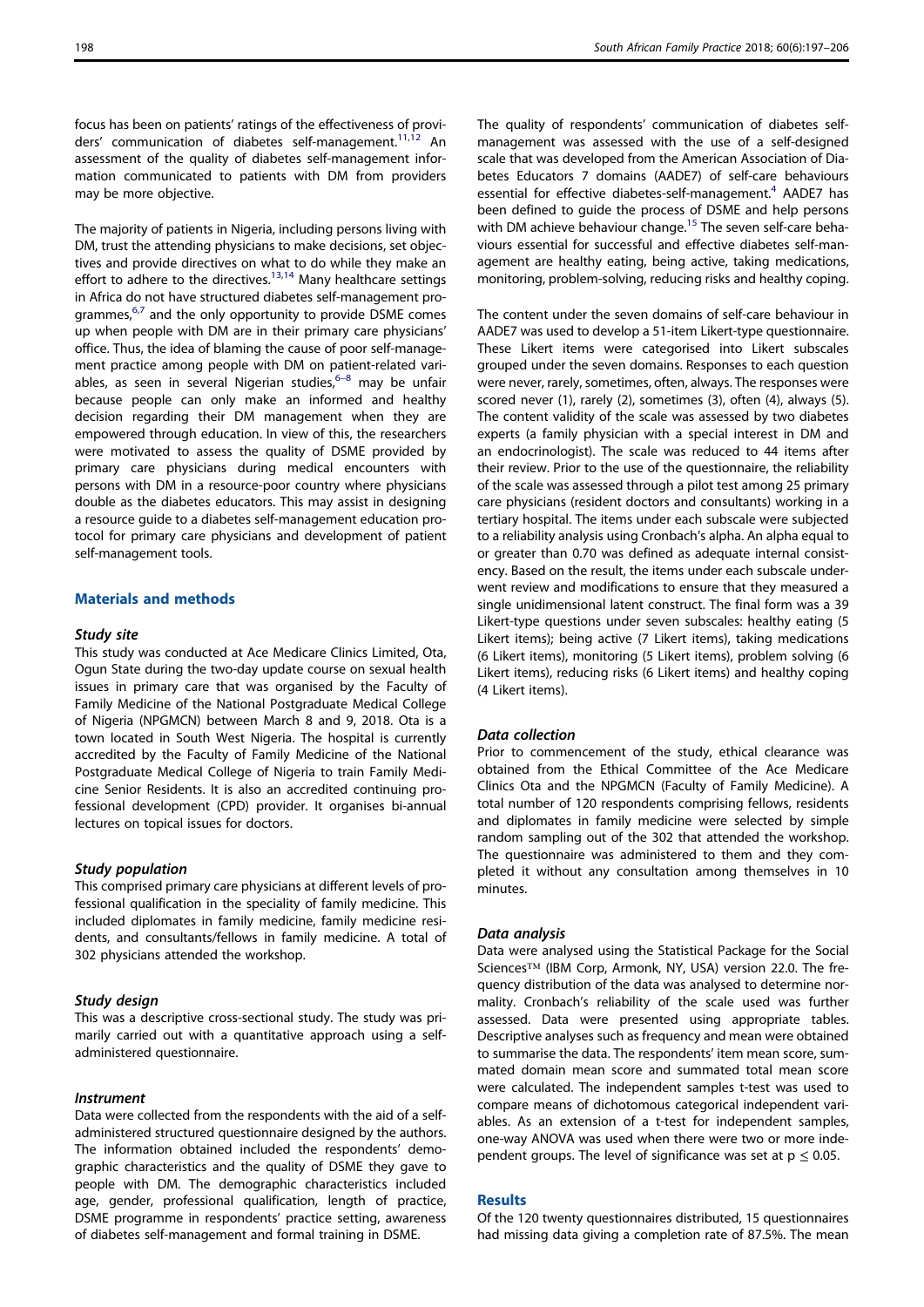| $27 - 61$<br>$37 + 5.93$<br>Age<br>Gender<br>Male<br>56 (53.3)<br>Female<br>49 (46.7)<br>Professional status<br>Medical<br>1(1.0)<br>officers<br><b>Residents</b><br>71 (67.6)<br>Senior<br>29 (27.6)<br>residents<br>Consultants<br>4(3.8)<br>Private<br>Type of practice<br>16 (15.2)<br>Public<br>89 (84.8)<br>$2 - 35$<br>$9.97 \pm 5.19$<br>Length of practice<br>Less than 5<br>Length of practice categorised<br>8(7.6)<br>years<br>5-10 years<br>63 (60.0)<br>$11-15$ years<br>23 (21.9)<br>11 (10.5)<br>$\geq$ 16 years<br>Awareness of diabetes<br>Yes<br>105 (100.0)<br>self-management<br><b>No</b><br>0(0.0)<br>Yes<br>Formal training on diabetes self-<br>42 (40.0)<br>management<br>No<br>63 (60.0)<br>Group counselling programme<br>Yes<br>55 (52.4)<br>for persons with DM in<br><b>No</b><br>50 (47.6)<br>respondents' practice setting<br>North-<br>Place of practice according to<br>16 (15.2)<br>geo-political zones in Nigeria<br>central<br>North-east<br>2(1.9) | Variable | Category | Frequency (%)<br>or mean ± SD |
|-------------------------------------------------------------------------------------------------------------------------------------------------------------------------------------------------------------------------------------------------------------------------------------------------------------------------------------------------------------------------------------------------------------------------------------------------------------------------------------------------------------------------------------------------------------------------------------------------------------------------------------------------------------------------------------------------------------------------------------------------------------------------------------------------------------------------------------------------------------------------------------------------------------------------------------------------------------------------------------------|----------|----------|-------------------------------|
|                                                                                                                                                                                                                                                                                                                                                                                                                                                                                                                                                                                                                                                                                                                                                                                                                                                                                                                                                                                           |          |          |                               |
|                                                                                                                                                                                                                                                                                                                                                                                                                                                                                                                                                                                                                                                                                                                                                                                                                                                                                                                                                                                           |          |          |                               |
|                                                                                                                                                                                                                                                                                                                                                                                                                                                                                                                                                                                                                                                                                                                                                                                                                                                                                                                                                                                           |          |          |                               |
|                                                                                                                                                                                                                                                                                                                                                                                                                                                                                                                                                                                                                                                                                                                                                                                                                                                                                                                                                                                           |          |          |                               |
|                                                                                                                                                                                                                                                                                                                                                                                                                                                                                                                                                                                                                                                                                                                                                                                                                                                                                                                                                                                           |          |          |                               |
|                                                                                                                                                                                                                                                                                                                                                                                                                                                                                                                                                                                                                                                                                                                                                                                                                                                                                                                                                                                           |          |          |                               |
|                                                                                                                                                                                                                                                                                                                                                                                                                                                                                                                                                                                                                                                                                                                                                                                                                                                                                                                                                                                           |          |          |                               |
|                                                                                                                                                                                                                                                                                                                                                                                                                                                                                                                                                                                                                                                                                                                                                                                                                                                                                                                                                                                           |          |          |                               |
|                                                                                                                                                                                                                                                                                                                                                                                                                                                                                                                                                                                                                                                                                                                                                                                                                                                                                                                                                                                           |          |          |                               |
|                                                                                                                                                                                                                                                                                                                                                                                                                                                                                                                                                                                                                                                                                                                                                                                                                                                                                                                                                                                           |          |          |                               |
|                                                                                                                                                                                                                                                                                                                                                                                                                                                                                                                                                                                                                                                                                                                                                                                                                                                                                                                                                                                           |          |          |                               |
|                                                                                                                                                                                                                                                                                                                                                                                                                                                                                                                                                                                                                                                                                                                                                                                                                                                                                                                                                                                           |          |          |                               |
|                                                                                                                                                                                                                                                                                                                                                                                                                                                                                                                                                                                                                                                                                                                                                                                                                                                                                                                                                                                           |          |          |                               |
|                                                                                                                                                                                                                                                                                                                                                                                                                                                                                                                                                                                                                                                                                                                                                                                                                                                                                                                                                                                           |          |          |                               |
|                                                                                                                                                                                                                                                                                                                                                                                                                                                                                                                                                                                                                                                                                                                                                                                                                                                                                                                                                                                           |          |          |                               |
|                                                                                                                                                                                                                                                                                                                                                                                                                                                                                                                                                                                                                                                                                                                                                                                                                                                                                                                                                                                           |          |          |                               |
|                                                                                                                                                                                                                                                                                                                                                                                                                                                                                                                                                                                                                                                                                                                                                                                                                                                                                                                                                                                           |          |          |                               |
|                                                                                                                                                                                                                                                                                                                                                                                                                                                                                                                                                                                                                                                                                                                                                                                                                                                                                                                                                                                           |          |          |                               |
|                                                                                                                                                                                                                                                                                                                                                                                                                                                                                                                                                                                                                                                                                                                                                                                                                                                                                                                                                                                           |          |          |                               |
|                                                                                                                                                                                                                                                                                                                                                                                                                                                                                                                                                                                                                                                                                                                                                                                                                                                                                                                                                                                           |          |          |                               |
|                                                                                                                                                                                                                                                                                                                                                                                                                                                                                                                                                                                                                                                                                                                                                                                                                                                                                                                                                                                           |          |          |                               |
|                                                                                                                                                                                                                                                                                                                                                                                                                                                                                                                                                                                                                                                                                                                                                                                                                                                                                                                                                                                           |          |          |                               |
| North-west<br>2(1.9)                                                                                                                                                                                                                                                                                                                                                                                                                                                                                                                                                                                                                                                                                                                                                                                                                                                                                                                                                                      |          |          |                               |
| South-east<br>14 (13.3)                                                                                                                                                                                                                                                                                                                                                                                                                                                                                                                                                                                                                                                                                                                                                                                                                                                                                                                                                                   |          |          |                               |
| South-south<br>18 (17.1)                                                                                                                                                                                                                                                                                                                                                                                                                                                                                                                                                                                                                                                                                                                                                                                                                                                                                                                                                                  |          |          |                               |
| South-west<br>53 (50.6)                                                                                                                                                                                                                                                                                                                                                                                                                                                                                                                                                                                                                                                                                                                                                                                                                                                                                                                                                                   |          |          |                               |

Table 1: General characteristics of respondents

age was  $37.00 \pm 5.93$  years. The majority of the respondents (92.40%) had practised for more than five years (Table 1).

The frequency histogram of the data showed that the data were normally distributed. The subscales/domains had good internal consistency (Cronbach's alpha  $\geq$  0.70), indicating that items

under each subscale/domain were measuring a unitary construct (Table 2). The mean scores of respondents in all the domains were first made in order to obtain a model for presenting the results of quality of respondents' communication of diabetes self-management to persons with DM. The mean scores of respondents in each domain were divided into two categories using the mean score that corresponded to the 50th percentile as the cut-off point for each domain. The quality of respondents' communication of self-management behaviours to people with diabetes mellitus was categorised as 'inadequate' if the respondent's mean score was less than the 50th percentile of the domain's mean score and 'adequate' if it was more than or equal to the 50th percentile of the domain's mean score. The cut-off mean scores for the domains, the mean score interval for adequate and inadequate quality of self-management communication for the domains and the percentages of participants under adequate and inadequate quality for each domain of selfmanagement behaviours are given in Table 2. Over half of the participants fell within the 'inadequate' category of the selfdeveloped mean scores cut-off points in all the seven domains (see Table 2).

Of the 39 items, the mean scores of 19 items asterisked in [Table 3](#page-3-0) fell within the 'inadequate' category of the self-developed cut-off points for each domain. The 'taking medication' domain had the highest mean score  $(4.35 \pm 0.59)$ . The 'problem solving' and 'being active' domains had low mean scores of  $3.63 \pm 0.74$  and  $3.57 \pm 0.71$  respectively. The behavioural item 'Check blood glucose before and after exercise' had the lowest item mean score  $(2.74 \pm 1.20)$  (see [Table 3](#page-3-0)).

The independent sample t-test revealed that there was no association between the quality of respondents' communication of diabetes self-management behaviours and gender based on the summated total mean score of the respondents  $(t = 0.90;$  $p = 0.37$ ). However, male respondents had a higher mean score than their female counterparts in the problem-solving domain (t = 2.59;  $p = 0.01$ ) based on domain mean score analysis. ([Table 4](#page-4-0))

There was no association between the quality of respondents' communication of diabetes self-management behaviours and formal training in diabetes self-management based on summated total mean score analysis using independent sample ttest (t = 1.71;  $p = 0.09$ ). However, based on the specific domain

Table 2: Summary descriptions of the scale used for data collection and the self-developed cut-off points for the model

|                      | <b>Reliability coefficient</b>       | <b>Domain</b>       | <b>Domain</b>   | Domain 50th                         | Mean score interval for adequate and<br>inadequate quality of communication using<br>50th percentile |                                       |
|----------------------|--------------------------------------|---------------------|-----------------|-------------------------------------|------------------------------------------------------------------------------------------------------|---------------------------------------|
| <b>Domains</b>       | of the domains<br>(Cronbach's alpha) | mean score<br>range | mean<br>score   | percentile score<br>(cut-off score) | Inadequate $(< 50$ th<br>percentile)                                                                 | Adequate ( $\geq$ 50th<br>percentile) |
| Healthy<br>eating    | 0.80                                 | $2.20 - 5.00$       | $4.21 \pm 0.64$ | 4.21                                | 2.20-4.20 (52.40%)                                                                                   | 4.21-5.00 (47.60%)                    |
| Being active         | 0.81                                 | $1.86 - 5.00$       | $3.57 + 0.71$   | 3.72                                | 1.86-3.71 (58.1%)                                                                                    | 3.72-5.00 (41.90%)                    |
| Monitoring           | 0.89                                 | $2.40 - 5.00$       | $4.20 + 0.69$   | 4.21                                | 2.40-4.20 (52.4%)                                                                                    | 4.21-5.00 (47.60%)                    |
| Taking<br>medication | 0.86                                 | $2.00 - 5.00$       | $4.35 \pm 0.59$ | 4.51                                | 2.00-4.50 (61.00%)                                                                                   | 4.51-5.00 (39.00%)                    |
| Problem-<br>solving  | 0.87                                 | $1.33 - 5.00$       | $3.63 \pm 0.74$ | 3.68                                | 1.33-3.67 (55.2%)                                                                                    | 3.68-5.00 (44.8%)                     |
| Reducing<br>risks    | 0.81                                 | $2.50 - 5.00$       | $4.24 \pm 0.58$ | 4.34                                | 2.50-4.33 (61.00%)                                                                                   | 4.34-5.00 (39.00%)                    |
| Healthy<br>coping    | 0.85                                 | $2.50 - 5.00$       | $4.31 \pm 0.62$ | 4.26                                | 2.50-4.25 (51.4%)                                                                                    | 4.26-5.00 (48.6%)                     |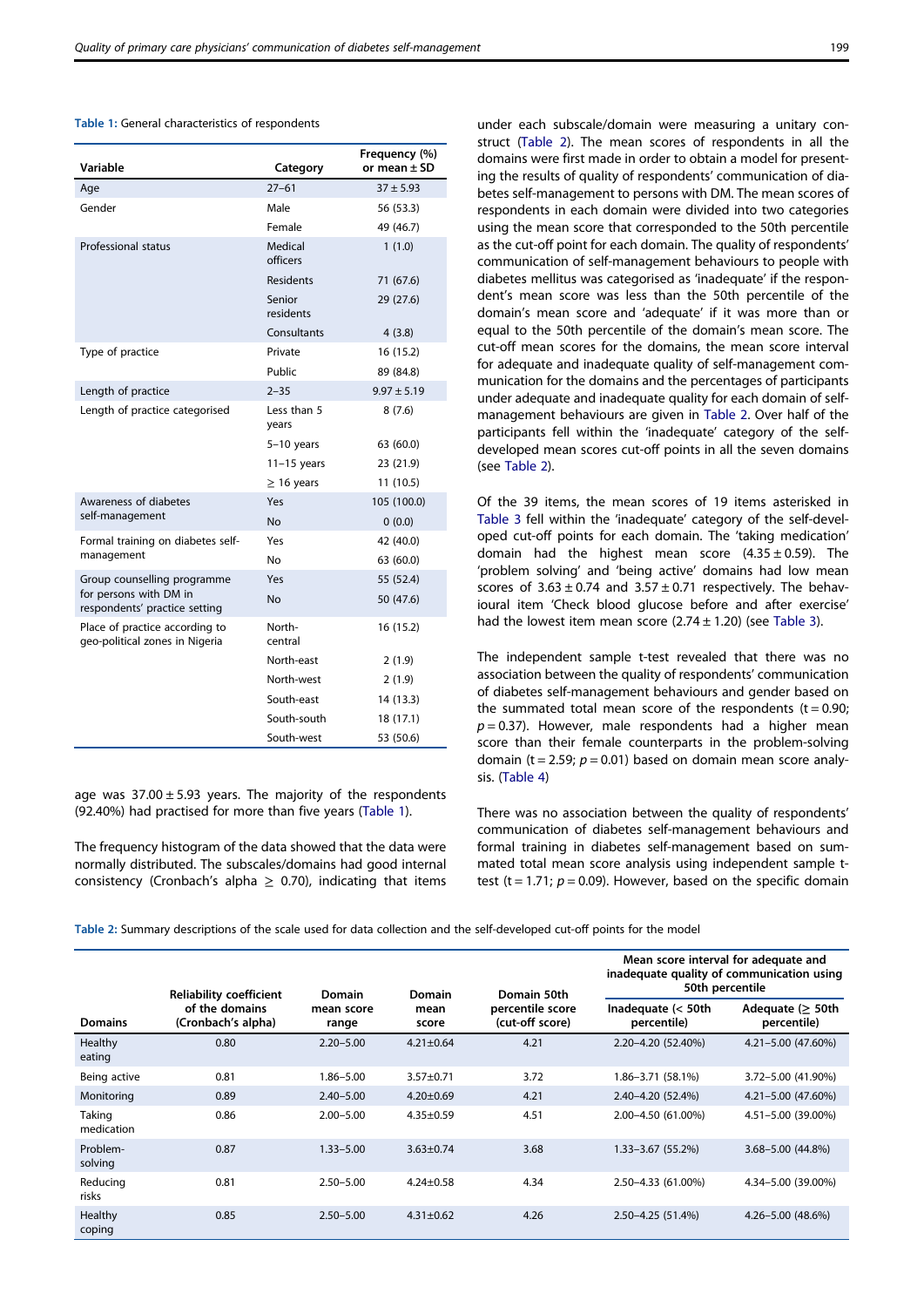| <b>AADE</b> domains | <b>Behavioural items</b>                                          | Item (mean $\pm$ SD) | Domain mean $\pm$ SD |
|---------------------|-------------------------------------------------------------------|----------------------|----------------------|
| Healthy eating      | The foods that are best to eat or avoid                           | $4.54 \pm 0.67$      | $4.21 \pm 0.64$      |
|                     | When and how much to eat                                          | $4.33 \pm 0.84$      |                      |
|                     | Developing a practical meal plan <sup>a</sup>                     | $3.68 \pm 1.09$      |                      |
|                     | Preventing high or low blood sugar                                | 4.49±0.67            |                      |
|                     | Setting goals for healthy eating <sup>a</sup>                     | 3.98±0.97            |                      |
| Being active        | Importance of exercise in DM management                           | $4.60 \pm 0.57$      | 3.57±0.71            |
|                     | Daily exercise for 30 minutes at least 5 times a week             | $4.18 \pm 0.84$      |                      |
|                     | Don't overdo the exercise <sup>a</sup>                            | $3.69 \pm 1.09$      |                      |
|                     | Check blood glucose before and after exercise <sup>a</sup>        | $2.74 \pm 1.20$      |                      |
|                     | Keep track of your activity <sup>a</sup>                          | $3.43 \pm 1.15$      |                      |
|                     | Join a gym and/or league and engage in a sport <sup>a</sup>       | $3.19 \pm 1.16$      |                      |
|                     | Mix the exercise—try a few different things <sup>a</sup>          | $3.16 \pm 1.13$      |                      |
| Monitoring          | The way to use a blood sugar (glucose) meter <sup>a</sup>         | $4.13 \pm 0.80$      | $4.20 \pm 0.69$      |
|                     | When to check blood glucose and what the values mean              | $4.24 \pm 0.75$      |                      |
|                     | How to record blood glucose results                               | $4.35 \pm 0.78$      |                      |
|                     | What to do when the values are not normal <sup>a</sup>            | $4.13 \pm 0.89$      |                      |
|                     | Regular blood pressure, cholesterol and weight check <sup>a</sup> | $4.16 \pm 0.88$      |                      |
| Taking medication   | Knowing their medications                                         | $4.72 \pm 0.55$      | $4.35 \pm 0.59$      |
|                     | The reason for using the medications                              | $4.78 \pm 0.50$      |                      |
|                     | How the medications are used                                      | $4.50 \pm 0.65$      |                      |
|                     | Knowing some of the side effects of the medications <sup>a</sup>  | $4.02 \pm 0.85$      |                      |
|                     | Knowing what to do in the event of side effects <sup>a</sup>      | $4.25 \pm 0.91$      |                      |
|                     | Knowing what to do if the medications are forgotten <sup>a</sup>  | $3.81 \pm 1.01$      |                      |
| Problem-solving     | Problems may arise even when they follow self-management of DM    | $3.69 \pm 0.84$      | $3.63 \pm 0.74$      |
|                     | Don't beat themselves up when problem occurs                      | $3.69 \pm 0.86$      |                      |
|                     | Think about what was different when problems arise <sup>a</sup>   | 3.49±1.01            |                      |
|                     | Learning from the problem when it happens <sup>a</sup>            | $3.48 \pm 1.00$      |                      |
|                     | Discuss possible solutions with your doctor                       | $3.92 \pm 0.99$      |                      |
|                     | Try the new solution and evaluate if it is working <sup>a</sup>   | $3.55 \pm 1.04$      |                      |
| Reducing risk       | Don't smoke                                                       | $4.66 \pm 0.65$      | $4.24 \pm 0.58$      |
|                     | See your doctor regularly                                         | $4.76 \pm 0.49$      |                      |
|                     | Visit the eye doctor at least once a year <sup>a</sup>            | $3.90 \pm 0.98$      |                      |
|                     | The need for regular dental check-up <sup>a</sup>                 | $3.15 \pm 1.11$      |                      |
|                     | Take care of your feet                                            | 4.49±0.77            |                      |
|                     | Report any abnormal feelings to the doctor                        | $4.50 \pm 0.71$      |                      |
| Coping              | Seeking support from family and friends <sup>a</sup>              | $4.11 \pm 0.81$      | $4.31 \pm 0.62$      |
|                     | Being active                                                      | $4.50 \pm 0.62$      |                      |
|                     | Thinking positive                                                 | 4.34±0.74            |                      |
|                     | Being good to yourself                                            | $4.29 \pm 0.78$      |                      |

<span id="page-3-0"></span>Table 3: Item mean and domain mean of the respondents

<sup>a</sup>Asterisks indicate items with mean scores that fall in the 'inadequate' category based on the domain's cut-off.

mean score, the mean score of participants who had formal training in self-management of diabetes was higher than those who did not have formal training in the healthy eating domain (t = 2.31,  $p = 0.02$ ) ([Table 4\)](#page-4-0).

There was no association between the quality of respondents' communication of diabetes self-management and availability of group counselling programmes on diabetes self-management in respondents' practice setting based on specific domain mean score analysis and summated total mean score analysis (see [Table 4](#page-4-0)).

The results of a one-way ANOVA test demonstrated that there was no association between the quality of respondents' communication of diabetes self-management and age group, length of practice and professional status based on specific domain mean score and summated total mean score [\(Table 5\)](#page-5-0).

# **Discussion**

The quality of physicians' communication of diabetes self-management in this study is sub-optimal. More than half of the primary care physicians' communications of the seven domains of diabetes self-management were of inadequate quality. Similarly, the communication of 19 of the 39 questions (asterisked in [Table 4](#page-4-0)) were also of inadequate quality based on the selfdeveloped cut-off points for each domain. Unlike developing countries where there is a paucity of study on the quality of physicians' communication of diabetes self-management, numerous studies on this theme have been conducted in developed countries.[11,12](#page-6-0),16–<sup>18</sup> Although these studies focus on patients'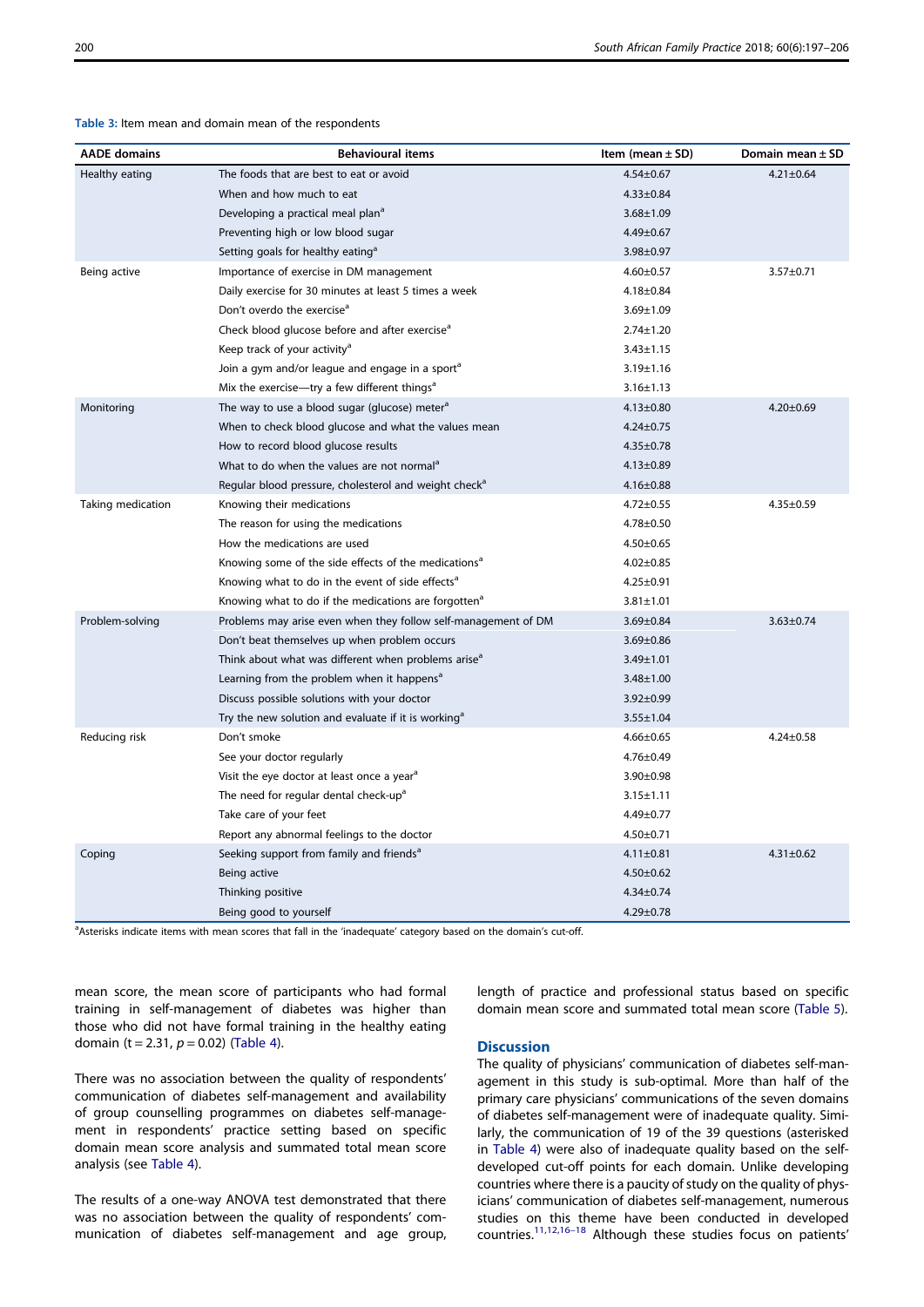<span id="page-4-0"></span>

|                                                           |               |                 |      |                 |      |                     |      | <b>AADE7 Domains</b> |      |                 |      |                    |      |                 |      |
|-----------------------------------------------------------|---------------|-----------------|------|-----------------|------|---------------------|------|----------------------|------|-----------------|------|--------------------|------|-----------------|------|
|                                                           |               |                 |      |                 |      |                     |      | Taking               |      |                 |      |                    |      |                 |      |
|                                                           |               | Healthy eating  |      | Being active    |      | Monitoring          |      | medication           |      | Problem solving |      | Reducing risk      |      | Healthy coping  |      |
| ariable                                                   | Category      | Mean ±<br>g     | Sig. | Mean ±<br>S     | Sig. | Vlean ±<br><u>ទ</u> | Sig. | Mean ±<br>S          | នី   | Mean ±<br>g     | Sig. | Mean ±<br><u>ទ</u> | ູ່ສຸ | Mean ±<br>g     | Sig. |
| Gender                                                    | Male          | 4.19±0.65       | 0.76 | $3.68 \pm 0.73$ | 0.08 | $4.23 \pm 0.70$     | 0.65 | $4.37 \pm 0.63$      | 0.67 | $3.81 + 0.70$   | 0.01 | 4.24±0.56          | 0.98 | 4.29±0.62       | 0.76 |
|                                                           | Female        | $4.23 \pm 0.23$ |      | 3.44±0.68       |      | $4.17 \pm 0.67$     |      | $4.32 \pm 0.54$      |      | $3.44 \pm 0.75$ |      | $4.24 \pm 0.61$    |      | $4.33 + 0.62$   |      |
| Formal training on diabetes self-                         | Yes           | $4.38 + 0.54$   | 0.02 | 3.69±0.62       | 0.14 | $4.27 \pm 0.56$     | 0.38 | 4.44±0.46            | 0.15 | $3.76 + 0.71$   | 0.15 | $4.31 \pm 0.47$    | 0.34 | $4.40 \pm 0.57$ | 0.24 |
| nanagement                                                | $\tilde{z}$   | 4.09±0.68       |      | 3.49±0.76       |      | $.16 + 0.76$        |      | 4.29±0.65            |      | $3.55 \pm 0.76$ |      | $4.20 + 0.64$      |      | $4.25 \pm 0.65$ |      |
| Group counselling programme for                           | Yes           | 4.19±0.68       | 0.80 | 3.64±0.72       | 0.27 | $4.26 \pm 0.70$     | 0.40 | 4.39±0.65            | 0.48 | $3.67 + 0.73$   | 0.59 | $4.29 \pm 0.55$    | 0.35 | $4.35 \pm 0.63$ | 0.56 |
| persons with diabetes in respondents'<br>practice setting | $\frac{1}{2}$ | $4.22 \pm 0.61$ |      | 3.49±0.71       |      | 4.14±0.67           |      | $4.31 \pm 0.52$      |      | 3.59±0.76       |      | 1.19±0.61          |      | $4.28 + 0.61$   |      |
|                                                           |               |                 |      |                 |      |                     |      |                      |      |                 |      |                    |      |                 |      |

Table 4: Association between quality of respondents' communication of diabetes self-management in the seven domains with their gender, formal training in diabetes self-management and existence of group

respondents' communication of diabetes self-management in the seven domains with their gender, formal training in diabetes self-management and existence of group

counselling programme in respondents' practice setting

counselling programme in respondents' practice setting

Table 4: Association between quality of

ratings of providers' communication of diabetes self-management, the general consensus from these studies was also poor communication of diabetes self-management.<sup>16-18</sup>

The poor quality of diabetes self-management communication might explain the rising trend of poor self-management behaviour and consequent poor glycaemic control reported in different studies. $6-8$  The quality of communication between healthcare professionals and people with DM has been cited as the most critical indicator of successful DSME.<sup>[19](#page-6-0)</sup> In Nigeria, the number of diabetes educators who should be providing DSME to persons with DM is limited. $6.7$  Hence, the care of persons with DM who are seen by primary care physicians is often without the involvement of certified diabetes educators. This underscores the fact that primary care physicians working in developing countries with few diabetes educators have to take up this role. They must use every contact with persons with DM as a means of training them on all matters associated with diabetes self-management. Hence, training of primary care physicians to provide therapeutic problem-solving, counselling and regimen adjustments for persons with DM should be incorporated in their professional development.

The group of questions that were adequately communicated by the primary care physicians in this study were basically traditional education on risk reduction while the questions that were inadequately communicated (asterisked questions) were related to goal setting and problem-solving skills. This finding is not surprising; previous studies have also shown that primary care physicians provide more risk-reduction based education to persons with DM and less information on problem-solving skills.<sup>[17](#page-6-0),[18](#page-6-0),[20](#page-6-0)</sup> Shah et al. reported that primary care physicians may only provide information on risk reduction such as weight-reduction counselling, exercise counselling and diet/ nutrition counselling to patients without giving education on goal settings and the skills training they need to manage their DM effectively.<sup>[20](#page-6-0)</sup>

The deficiency of the primary care physicians in communicating the aspects of diabetes self-management that involve goal setting and problem-solving in this study is further reinforced by the lowest mean scores reported in the being active and problem-solving domains. Among all the domains, these domains entail a great deal of goal setting and problemsolving. DSME is more than traditional patient education on risk reduction; it also involves helping patients to set achievable goals and learn techniques of problem-solving that will improve their health outcome.

Traditional patient education on risk reduction is diseasespecific, while working with patients to provide knowledge about their condition as well as training them on goal setting and problem-solving skills are patient-centred.<sup>[21](#page-6-0)</sup> The ideal chronic disease self-management encompasses the provision of disease-specific information, goal setting and problem-solving skills. This ensures that patients embrace the behavioural changes needed to improve self-efficacy and health outcomes.<sup>[21](#page-6-0)</sup> There is a need for a paradigm shift from the current disease-centred communication to patientcentred communication. This will enhance patients' understanding of their illnesses and improve their self-confidence to take decisions on their health. It is imperative to emphasise behaviours related to goal setting and problem-solving when designing a diabetes self-management training programme for primary care physicians.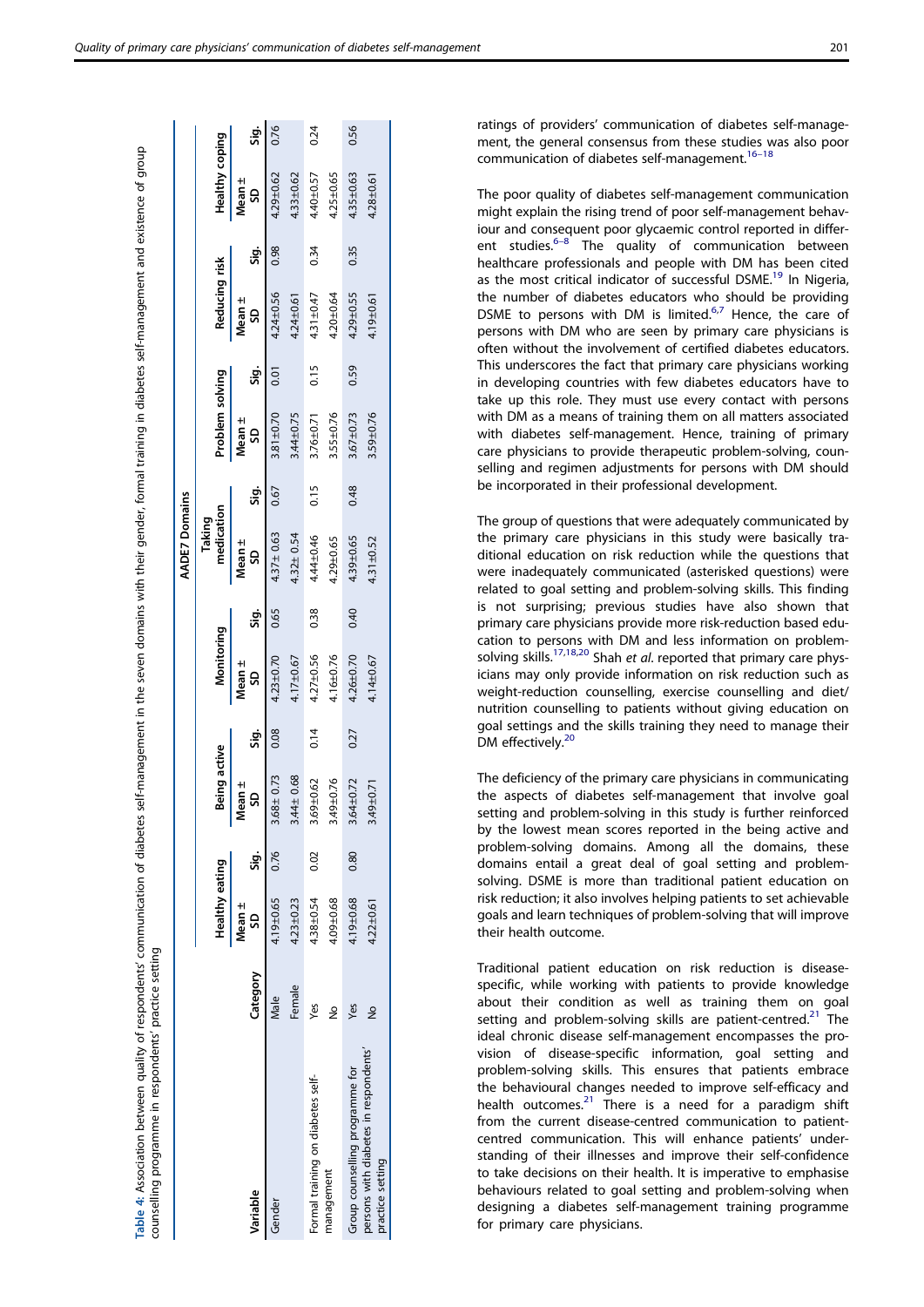|                     |                   |           |                 | Summated total mean score |                 |
|---------------------|-------------------|-----------|-----------------|---------------------------|-----------------|
| Variable            | Category          | Frequency | Mean $\pm$ SD   | F                         | Sig. (2-tailed) |
| Age group           | Young             | 75        | $4.08 \pm 0.54$ | 0.45                      | 0.72            |
|                     | Middle aged       | 29        | $4.06 \pm 0.49$ |                           |                 |
|                     | Elderly           |           | 4.00            |                           |                 |
| Length of practice  | $<$ 5 years       | 8         | $4.00 \pm 0.63$ | 0.03                      | 0.97            |
|                     | $5-10$ years      | 63        | $4.11 \pm 0.54$ |                           |                 |
|                     | $11-15$ years     | 23        | $3.98 \pm 0.50$ |                           |                 |
|                     | $\geq$ 16 years   | 11        | $4.15 \pm 0.34$ |                           |                 |
| Professional status | Medical officer   |           | 4.00            | 0.34                      | 0.79            |
|                     | Resident          | 71        | $4.09 \pm 0.55$ |                           |                 |
|                     | Senior resident   | 29        | $4.02 \pm 0.48$ |                           |                 |
|                     | Consultant/Fellow | 4         | $4.29 \pm 0.46$ |                           |                 |

<span id="page-5-0"></span>Table 5: Association between quality of respondents' communication of diabetes self-management and age group, length of practice and professional status

The study also showed that information on annual eye checkup, regular dental check-up and seeking support from family and friends were inadequately communicated to patients. This may imply that the primary care physicians in this study were not providing information on the available resources beyond the primary care clinic that may be beneficial to people living with DM. Previous studies have also shown that physicians in primary care rarely communicate these pieces of information and infrequently refer patients with DM to other specialists even when they are available in their practice setting.<sup>[17,](#page-6-0)[22](#page-7-0)</sup> The poor collaboration between the physicians and other team members due to the weakness in the utilisation of the available resources in the Nigerian primary health care system for diabetes care may partly explain this finding. $6-8$ 

Teamwork for DM treatment results in a diffusion of responsibility for care from physicians to nurses, dietitians and patients. $^{23}$  $^{23}$  $^{23}$  A multidisciplinary team approach has been cited to be probably more effective and efficient.<sup>[6,](#page-6-0)[24](#page-7-0)</sup> Even though primary care physicians in Nigeria may still need to provide DSME to persons with DM, they must always see themselves as part of a communitywide network of support by harnessing resources in the community that may be utilised for the benefits of patients. This includes educating patients on the importance of family support as well as referring persons with DM to other specialists including ophthalmologists and dentists.

There was no association between the quality of physicians' communication of diabetes self-management behaviours and gender based on the summative total mean score. However, in specific domain analysis, male respondents communicated diabetes self-management to patients better than their female counterparts in the problem-solving domain. The literature on the relationship between physicians' performance in each domain in relation to their gender is non-existent. Available studies on the relationship between providers' gender and the quality of diabetes self-management communication point in no specific direction. Similarly to this study, some studies have reported no association<sup>[17](#page-6-0)[,25](#page-7-0),[26](#page-7-0)</sup> while another study has shown that female physicians communicate in a more patient-centred way than male physicians.<sup>27</sup>

These conflicting observations may be due to confounders such as patient demographic characteristics and disease severity, which may not be adjusted for in these studies. Kim et al. examined the association between gender of primary care physicians and the quality of diabetes care they provided using the data of the patients who participated in the Translating Research into Action for Diabetes (TRIAD) study.<sup>[25](#page-7-0)</sup> They reported that patients of female and male physicians received similar quality of care after adjusting for likely confounders.<sup>[25](#page-7-0)</sup>

The other physician-related characteristics, which include age group, length of practice, professional qualification, availability of group counselling programme in respondents' practice setting and formal training in diabetes self-management, were not associated with the quality of physicians' communication of diabetes self-management behaviours. However, it is worthy of mention that among all these physician-related characteristics, formal training in diabetes self-management with a level of significance of  $p = 0.09$ , though not statistically significant, has a certain trend towards significance. Perhaps a larger sample size would have increased the power of the study to detect this. The clinical importance of this finding is that, probably, the quality of physicians' communication may be improved if efforts are geared towards manpower training. A previous study had also reported that doctors' quality of communication of diabetes self-management was significantly better if they had formal training in diabetes self-management.<sup>[17](#page-6-0)</sup>

This work may suggest that the provider-related determinants of quality of physicians' communication of diabetes self-management may be less an issue of demographic characteristics like age group, gender, length of practice, professional qualification of the physicians or functions of the settings in which they practise. The incorporation of disease management programmes that focus on manpower training in diabetes self-management may be more of an issue when it comes to the determinants of quality of diabetes self-management education given by primary care physicians. Further research is needed to examine the effects of disease management programmes on the quality of physicians' communication of diabetes self-management. Aside from the content of DSME provided by physicians, further Nigerian studies are needed to examine the physicians' communication techniques used in providing DSME to people with diabetes.

#### Conclusion

The quality of physicians' communication of diabetes self-management is suboptimal in this study. The majority of the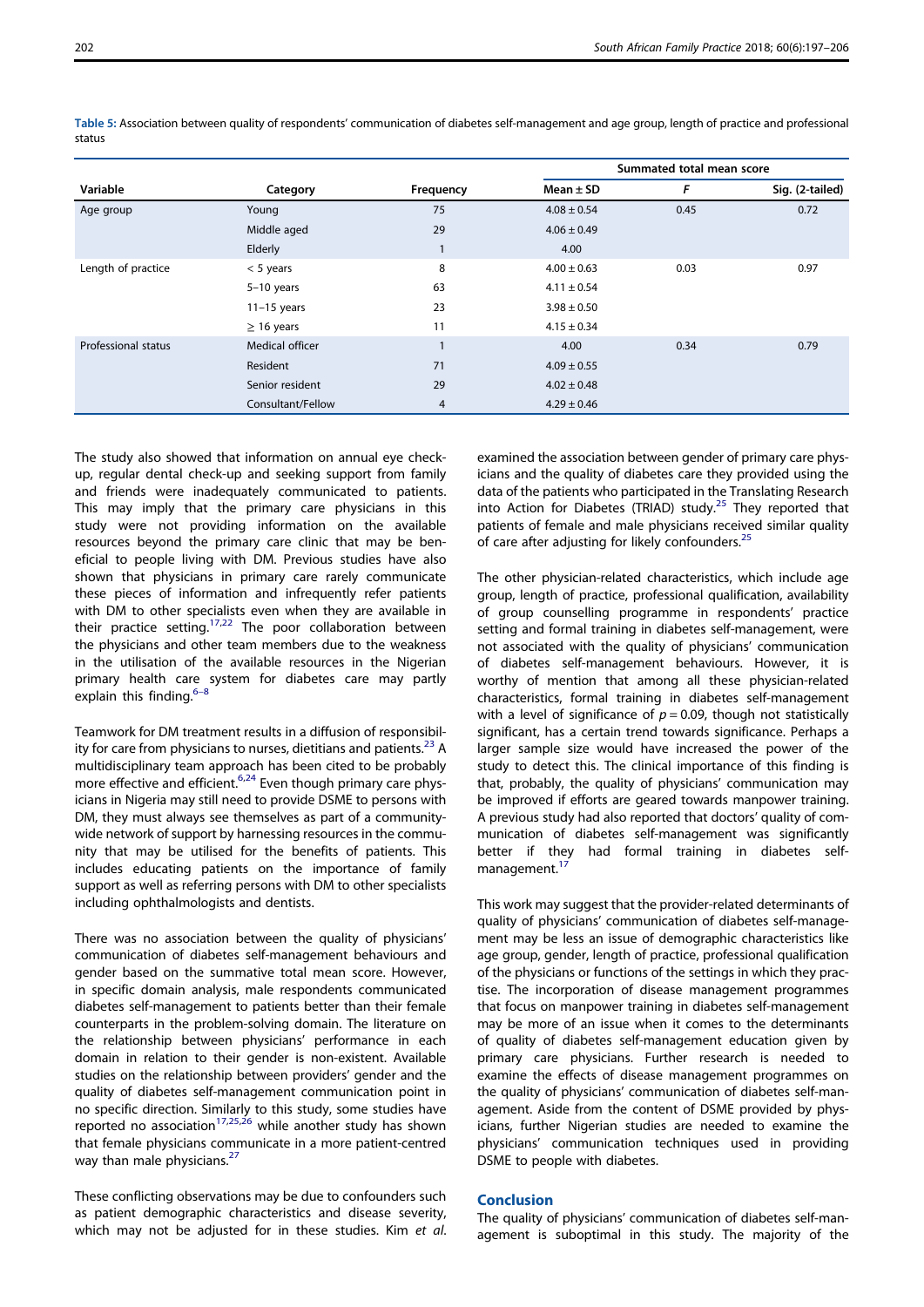<span id="page-6-0"></span>adequately communicated diabetes self-management behaviours were risk-factor reduction related and disease-centred. Primary care physicians in this study did not adequately communicate diabetes self-management behaviours that may assist patients in seeking help beyond the primary care (annual eye examination and dental check-up) and hospital (support from family members) environments. The determinants of the quality of primary care physicians' self-management information delivered to patients may be associated more with manpower training in diabetes self-management.

This study has implications for both primary care physicians and the healthcare system. The individual primary care physician should strive to adequately communicate self-management behaviours that are not just disease centred but also problemsolving centred. Physicians should inform people with DM about formal and informal supports that are available in their practice setting. The organisation of the health system must encourage an exchange of information to facilitate self-management among people with DM. Periodic training of primary care physicians, who often double as diabetes educators in resourcepoor countries, should be encouraged by government and private healthcare facilities.

#### Limitations

This study has several limitations. First, the data on 105 primary care physicians may not be enough to generalise the findings to a larger population of primary care physicians. However, our study is the first study in Nigeria on the content of physicians' communication of diabetes self-management. It has provided important insights into the quality of physicians' communication in the care of DM in Nigeria. In addition, the study can only suggest an association and not causality because it had a cross-sectional design. An interventional study in the future may substantiate the influence of physician characteristics on the quality of DSME provided by primary care physicians. The quality of physicians' communication of diabetes self-management was also based on self-report. The accuracy of the selfdeveloped cut-off points (using the scores corresponding to the 50th percentile in each domain) to distinguish between adequate and inadequate communication of diabetes self-management education cannot be ascertained. Further studies are needed on the relevance of the cut-off point used.

Acknowledgement – The authors appreciate all their colleagues in the Department of Family Medicine, Federal Medical Centre, Abeokuta for their immense contributions during the preparation of the work. Special thanks are offered to the staff of Ace Medicare Clinics, Ota, Ogun State, Nigeria.

Declaration – Ethical clearance was obtained from the Ethical Committee of the Ace Medicare Clinics Ota and the NPGMCN (Faculty of Family Medicine). The authors were responsible for the funding of the research. There is no conflict of interest as the researchers have no financial or personal relationships that may have inappropriately influenced them in writing this paper.

Key messages – Primary care physicians, who often double as diabetes educators in resource-poor countries, should strive to improve their knowledge and skills on the communication of diabetes self-management to people with DM. This may improve self-care practices and glycaemic control among persons with DM.

## **ORCID**

OS Ojo <http://orcid.org/0000-0002-5191-5476>

- SO Malomo **b** <http://orcid.org/0000-0002-8545-5105>
- AO Egunjobi <http://orcid.org/0000-0002-0750-2471>

#### **References**

- 1. International Diabetes Federation. IDF diabetes. 8th ed. Brussels, Belgium: International Diabetes Federation; [2017.](#page-0-0) [cited 2018 Feb 20]. [http://www.diabetesatlas.org.](http://www.diabetesatlas.org)
- 2. Norris SL, Engelgau MM, Narayan KM. Effectiveness of self-management training in type 2 diabetes: a systematic review of randomized controlled trials. Diabetes Care. [2001;](#page-0-0)24(3):561–87. [doi:10.2337/](https://doi.org/10.2337/diacare.24.3.561) [diacare.24.3.561](https://doi.org/10.2337/diacare.24.3.561)
- 3. Piatt GA, Orchard TJ, Emerson S, et al. Translating the chronic care model into the community: results from a randomized controlled trial of a multifaceted diabetes care intervention. Diabetes Care. [2006](#page-0-0);29(4):811–17. [doi:10.2337/diacare.29.04.06.dc05-1785](https://doi.org/10.2337/diacare.29.04.06.dc05-1785)
- 4. American Association of Diabetes Educators. Aade position statement. Diabetes Educ. [2008](#page-0-0);34:445–49. [doi:10.1177/014572170 8316625](https://doi.org/10.1177/0145721708316625)
- 5. U.S. Department of Health and Human Services. National ambulatory medical care survey; 2004.
- 6. Fasanmade OA, Dagogo-Jack S. Diabetes care in Nigeria. Ann Glob Health. [2015;](#page-0-0)81(6):821–29. [doi:10.1016/j.aogh.2015.12.012](https://doi.org/10.1016/j.aogh.2015.12.012)
- 7. Onyekachukwu OO. Promoting diabetes self management education [DSME] through community based care in Nigeria. Int J Trop D Heal. [2016](#page-0-0);19(3):1–15. [doi:10.9734/IJTDH/2016/28781](https://doi.org/10.9734/IJTDH/2016/28781)
- 8. Iregbu SC, Iregbu FU. A review of self-management of diabetes in Africa. AJDM. [2016](#page-0-0);24(2):5–8.
- 9. Deakin T, McShane CE, Cade JE, et al. Group based training for self-management strategies in people with type 2 diabetes mellitus. Cochrane DB Sys Rev. [2005;](#page-0-0)(2):CD003417. [doi:10.1002/14651858.CD003417.pub2](https://doi.org/10.1002/14651858.CD003417.pub2).
- 10. Keers JC, Groen H, Sluiter WJ, , et al. Cost and benefits of a multidisciplinary intensive diabetes education programme. J Eval Clin Pract. [2005](#page-0-0);11(3):293–303. [doi:10.1111/j.1365-2753.2005.00536.x](https://doi.org/10.1111/j.1365-2753.2005.00536.x)
- 11. Heisler M, Bouknight RR, Hayward RA, , et al. The relative importance of physician communication, participatory decision making, and patient understanding in diabetes self-management. J Gen Intern Med. [2002](#page-1-0);17(4):243–52. [doi:10.1046/j.1525-1497.2002.10905.x](https://doi.org/10.1046/j.1525-1497.2002.10905.x)
- 12. Heisler M, Cole I, Weir D, , et al. Does physician communication influence older patients' diabetes self-management and glycemic control? Results from the health and Retirement Study (HRS). J Gerontol Med Sci. [2007;](#page-1-0)62A(12):1435–42. [doi:10.1093/gerona/62.12.1435](https://doi.org/10.1093/gerona/62.12.1435)
- 13. Okokon IB, Ogbonna UK. The consultation in primary care: physician attributes that influence patients' satisfaction in calabar, Nigeria. J Gen Pract. [2013](#page-1-0);2(1):135–40. <http://doi.org/10.4172/2329-9126.1000135>
- 14. Abiola T, Udofia O, Abdullahi AT. Patient-doctor relationship: the practice orientation of doctors in Kano. Niger J Clin Pract. [2014](#page-1-0);17 (2):241–47. [doi:10.4103/1119-3077.127567](https://doi.org/10.4103/1119-3077.127567)
- 15. Mulcahy K, Maryniuk M, Peeples M, et al. Diabetes self-management education core outcomes measures. Diabetes Educ. [2003](#page-1-0);29(5):768– 70, 773–84, 787–88 passim. [doi:10.1177/014572170302900509](https://doi.org/10.1177/014572170302900509)
- 16. Kruse RL, Olsberg JE, Shigaki CL, et al. Communication during patientprovider encounters regarding diabetes self-management. Fam Med. [2013](#page-3-0);45(7):475–83.
- 17. Abdulhadi N, Al-Shafaee MA, Ostenson CG, et al. Quality of interaction between primary health-care providers and patients with type 2 diabetes in Muscat, Oman: an observational study. BMC Fam Pract. [2006;](#page-4-0)7:72–81. [doi:10.1186/1471-2296-7-72](https://doi.org/10.1186/1471-2296-7-72)
- 18. Arar NH, Wang CP, Pugh JA. Self-care communication during medical encounters: implications for future electronic medical records. Perspect Heal Inf Manag. [2006](#page-4-0);3(3):1–20.
- 19. Mensing C, Eichorst B. Educating the patient with diabetes. In: Holt R, Cockram C, Flyvbjerg A, Goldstein B, editors. Textbook of diabetes. 4th ed. Hoboken, New Jersey: Blackwell Publishing; [2010](#page-4-0). p. 334–45.
- 20. Shah BR, Hux JE, Laupacis A, et al. Clinical inertia in response to inadequate glycemic control: do specialists differ from primary care physicians? Diabetes Care. [2005;](#page-4-0)28(3):600–6. [doi:10.2337/diacare.28.](https://doi.org/10.2337/diacare.28.3.600) [3.600](https://doi.org/10.2337/diacare.28.3.600)
- 21. Bodenheimer T, Lorig K, Holman H, et al. Patient self-management of chronic disease in primary care. JAMA. [2002](#page-4-0);288(19):2469–75. [doi:10.](https://doi.org/10.1001/jama.288.19.2469) [1001/jama.288.19.2469](https://doi.org/10.1001/jama.288.19.2469)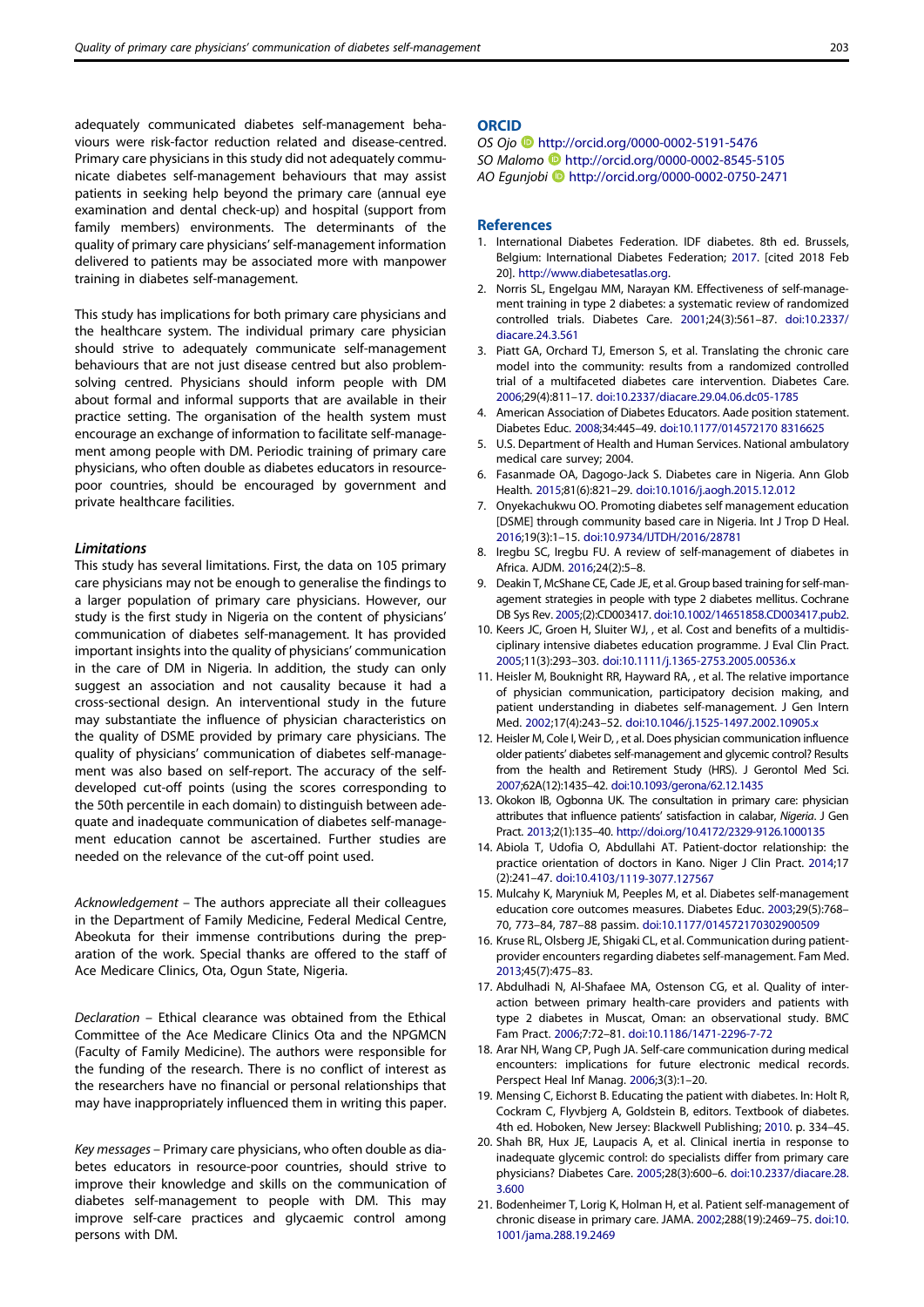- <span id="page-7-0"></span>22. Rice DM. Diabetes educators in primary care—a natural fit. USE. [2007;](#page-5-0)00.2.15–6.
- 23. Donnelly MB, Anderson RM. The role related attitudes of physicians, nurses, and dieticians in the treatment of diabetes. Med Care. [1990;](#page-5-0)28(2):175–79. [doi:10.1097/00005650-199002000-](https://doi.org/10.1097/00005650-199002000-00008) [00008](https://doi.org/10.1097/00005650-199002000-00008)
- 24. Codispoti C, Douglas MR, McCallister T, , et al. The use of a multidisciplinary team care approach to improve glycemic control and quality of life by the prevention of complications among diabetic patients. J Okla State Med Assoc. [2004;](#page-5-0)97(5):201–4.
- 25. Kim C, McEwen LN, Gerzoff RB, et al. Is physician gender associated with the quality of diabetes care? Diabetes Care. [2005;](#page-5-0)28(7):1594– 98. [doi:10.2337/diacare.28.7.1594](https://doi.org/10.2337/diacare.28.7.1594)
- 26. Hyman I, Shakya Y, Jembere N, et al. Provider- and patient-related determinants of diabetes self-management among recent immigrants: Implications for systemic change. Can Fam Physician. [2017;](#page-5-0)63(2):e137– 44.
- 27. Roter DL, Hall JA. Physician gender and patient-centered communication: a critical review of empirical research. Annu Rev Public Heal. [2004;](#page-5-0)25:497–519. [doi:10.1146/annurev.publhealth.25.101802.123134](https://doi.org/10.1146/annurev.publhealth.25.101802.123134)

Received: 28-04-2018 Accepted: 21-07-2018

# Appendices

#### Appendix I: Informed consent

Dear Sir/Madam,

We hereby seek your consent to participate in this research.

We intend to find out the Quality of Primary Care Physicians' Communication of Diabetes Self-Management During Medical Encounters with Persons with Diabetes Mellitus in a Resource-Poor country with a view to designing a resource guide to diabetes self-management education protocol for primary care physicians and development of patient self-management tools

If you consent, a questionnaire will be administered to you. The procedure will last for about 10 minutes.

Your participation is entirely of your own free will and you can withdraw from the study at any time you like without explanation. You have the right to refuse to answer any question you don't want to answer. Please note that any information collected will remain confidential. Your name will not be attached to any published results.

Kindly indicate your decision by signing in the space below.

Thank you.

………………………… …………………………

Date and signature or thumbprint of participant Date and signature or thumbprint of witness

#### Appendix II: Questionnaire

Proforma on Content and Quality of Primary Care Physicians' Communication of Diabetes Self-management to Patients in Nigeria

Good day Sir/Madam,

Thank you for consenting to participate in this study. This research is about looking at the content and quality of primary care physicians' communication of diabetes self-care practices in Nigeria. Truthfully answering the questions will be appreciated. Every piece of information you give will be kept strictly confidential and the interview will not take much of your time. Thank you.

Serial Number

Date

- A SOCIODEMOGRAPHIC VARIABLES
- 1. Age (years): ------------------------
- 2. Gender: a) Male b) Female
- 3. Professional Status: a) Consultant b) Senior Resident c) Resident d) Medical Officer
- 4. Highest medical/academic qualification: a) Fellowship b) PhD c) Membership d) Masters e) Diploma f) MBBS
- 5. Type of practice:
- a) Private b) Public
- 6. Length of practice: -----------------------------
- 7. Do you know about diabetes self-care?
	- a) Yes b) No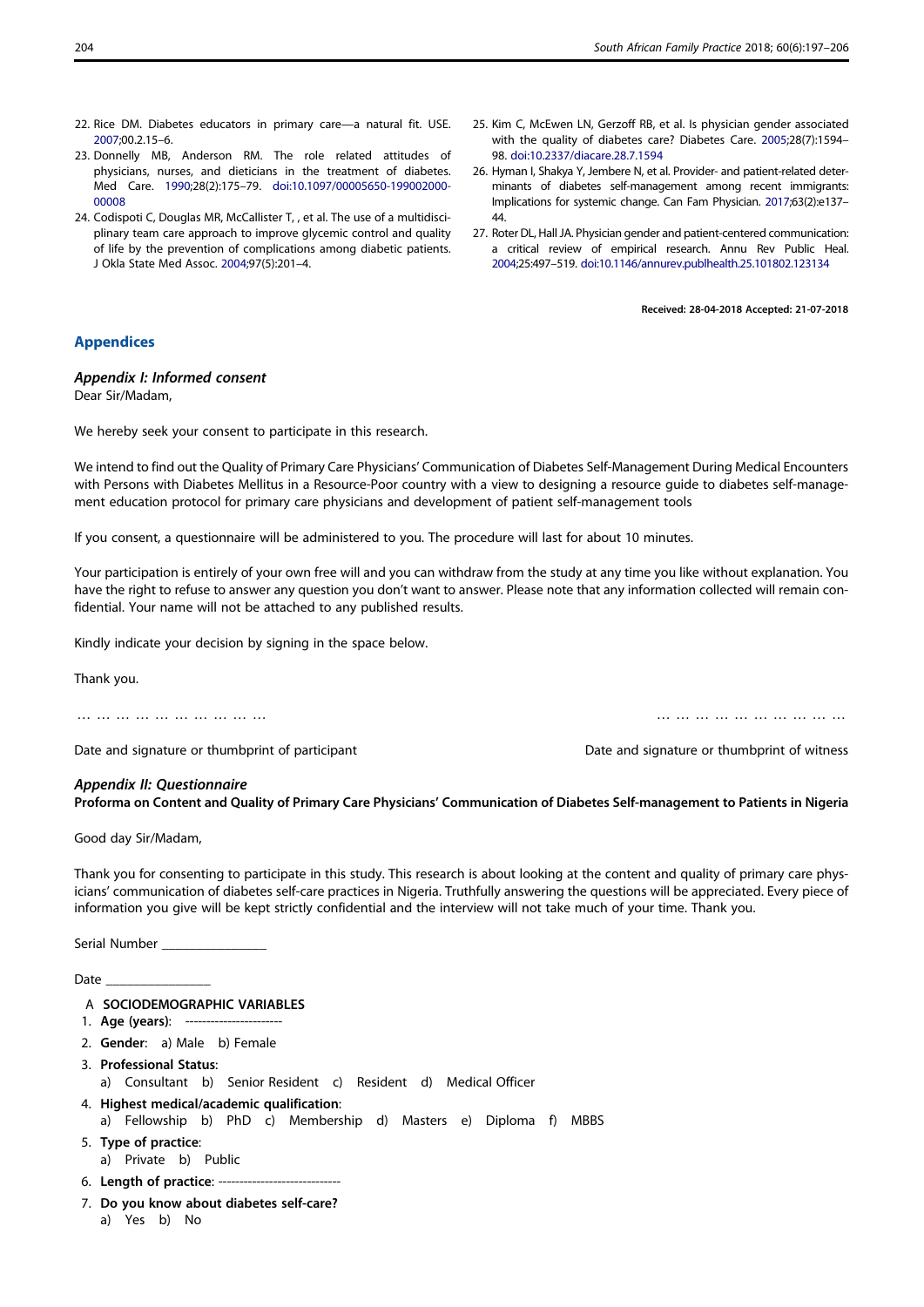- 8. Have you had a formal training on diabetes self-care or its communication to patients? a) Yes b) No
- 9. Do you have a group counselling session by the nurses or other para-medicals in your clinic? a) Yes b) No
- 10. In which of the following Nigerian geo-political zones do you practise? a) South-west b) South-east c) South-south d) North-west e) North-central f) North-east

# B PHYSICIANS' DIABETES SELF-MANAGEMENT COMMUNICATION TO PATIENTS

Kindly indicate how often you communicate the diabetes self-care options stated below

# 11. Healthy Eating:

| How often do you communicate the following to your patients: | Always (5) | Often (4) | Sometimes (3) | Rarely (2) | Never (1) |
|--------------------------------------------------------------|------------|-----------|---------------|------------|-----------|
| The foods that are best to eat or avoid                      |            |           |               |            |           |
| When and how much to eat                                     |            |           |               |            |           |
| Developing a practical meal plan                             |            |           |               |            |           |
| Preventing high or low blood sugar                           |            |           |               |            |           |
| Setting goals for healthy eating                             |            |           |               |            |           |

# 12. Being Active:

| How often do you communicate the following to your patients:                                       | <b>Always</b><br>(5) | Often<br>(4) | <b>Sometimes</b><br>(3) | Rarely<br>(2) | Never<br>(1) |
|----------------------------------------------------------------------------------------------------|----------------------|--------------|-------------------------|---------------|--------------|
| Exercise is important in managing their condition                                                  |                      |              |                         |               |              |
| Daily exercise for 30 minutes at a time, five days a week (or more, if you can)                    |                      |              |                         |               |              |
| Don't overdo the exercise! While you exercise, you should be able to talk, but not sing            |                      |              |                         |               |              |
| Check your blood sugar levels before and after exercise to confirm what you're doing is<br>helping |                      |              |                         |               |              |
| Keep track of your activity, which will help you feel good about yourself                          |                      |              |                         |               |              |
| Join a gym/an adult league and play a sport you enjoy                                              |                      |              |                         |               |              |
| Mix up the exercise—try a few different things so you don't get bored                              |                      |              |                         |               |              |

# 13. Monitoring:

| How often do you communicate the following to your patients: | Always (5) | Often (4) | Sometimes (3) | Rarely (2) | Never (1) |
|--------------------------------------------------------------|------------|-----------|---------------|------------|-----------|
| The way to use a blood sugar (glucose) meter                 |            |           |               |            |           |
| When to check your blood sugar and what the numbers mean     |            |           |               |            |           |
| What to do when your numbers are out of your target range    |            |           |               |            |           |
| How to record blood sugar results                            |            |           |               |            |           |
| Regular blood pressure, cholesterol and weight check         |            |           |               |            |           |

# 14. Taking Medications:

| How often do you communicate the following to your patients:         | Always (5) | Often (4) | Sometimes (3) | Rarely (2) | Never (1) |
|----------------------------------------------------------------------|------------|-----------|---------------|------------|-----------|
| Knowing their medications                                            |            |           |               |            |           |
| The reason for using the medications                                 |            |           |               |            |           |
| How the medications are used and how to fit them into their schedule |            |           |               |            |           |
| Knowing some of the side effects of the medications                  |            |           |               |            |           |
| Knowing what to do in the event of side effects                      |            |           |               |            |           |
| Knowing what to do if the medications are forgotten                  |            |           |               |            |           |